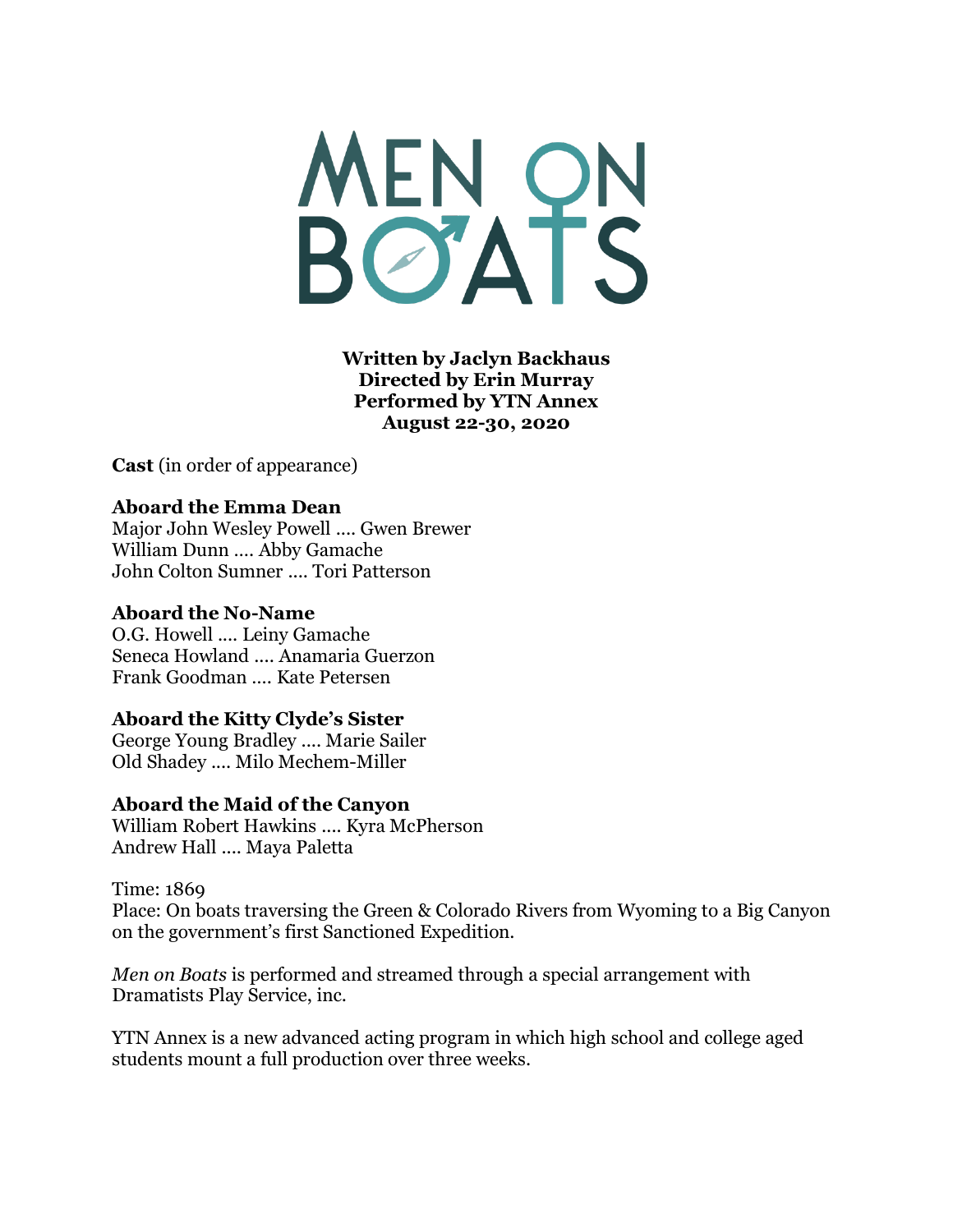# **Cast Bios (in alphabetical order)**

**Gwen Brewer** (Powell) is 19 years old and lives in Bellevue. This is Gwen's 13th production with YTN, and she is very excited to be involved with *Men On Boats*. She has been in other YTN productions, including *The Little Mermaid* (Ursula). Gwen enjoys reading and playing video games. She studies Theater at Western Washington University in hopes of having a career in stage acting. She thanks her family and friends for supporting her and hopes you enjoy the show!

**Abigail Gamache** (William Dunn) is 15 years old and will be a sophomore at The Center School this fall. She is so excited to be performing in her 16th show at YTN! Most recently, she was in *Fiddler on the Roof* and *Rent.* When she's not at YTN, you could find her hanging out with her dog Buddy, watching Netflix, scrolling through TikTok, or annoying her friends. She hopes you love the show!

**Leiney Gamache** (OG Howland) is an incoming freshman at Fairhaven College (at WWU). Her previous YTN shows include *Rent!*, *It's a Wonderful Life, Night of the Living Dead,* and more. In her free time Leiney enjoys reading in the sun, playing with her dog, and spending time with friends and family. She's passionate about Social Justice is planning to study social activism. Leiney would like to thank her parents for always being so supportive and everyone at YTN for an amazing, safe change in pace from her daily pandemic lifestyle! She hopes you enjoy the show!

**Anamaria Guerzon** (Seneca Howland) is delighted to be making her return to Youth Theatre Northwest Annex with *Men On Boats*! Recent credits include *Saturn in Voyagers* (a staged reading) (ACT Theatre), *Leeanne in A Piece of My Heart* (Pacific Lutheran University), and Dromio in *Comedy of Errors* (Pacific Lutheran University). She also recently composed orchestrations for Voyagers. She studies Theatre and Communications at Pacific Lutheran University. She also plays in a rock band, Saint Vivian. She's like to thank you for coming, enjoy the show!

**Kyra McPherson** (Hawkins) is a rising junior at MIHS. Her previous roles at YTN include Ethel Tofflemeier in *The Music Man* and Albany in *King Lear*. You also may have seen her in the ensemble of *Mamma Mia!* at MIHS. In the past three weeks, Kyra has learned about TikTok dances, killing snakes, navigating rivers, and Snoop Dogg, as well as plenty of other things. She hopes you enjoy the show as much as she does.

**Milo Mechem-Miller** (Old Shady) is a sophomore at Mercer Island High School. Youth Theater Northwest has been a part of his life for as long as he can remember. Most recently you may have seen him as Lazar Wolf in Fiddler on the Roof or as part of the *RENT* ensemble. When not doing theater, Milo loves making art and playing with his dog. This show has been such a wonderful experience for him, and he hopes you love it!

**Tori Patterson** (Sumner) is an incoming senior at Pacific Lutheran University studying Theatre and Dance. Her previous roles include Sissy in *A Piece of my Heart*,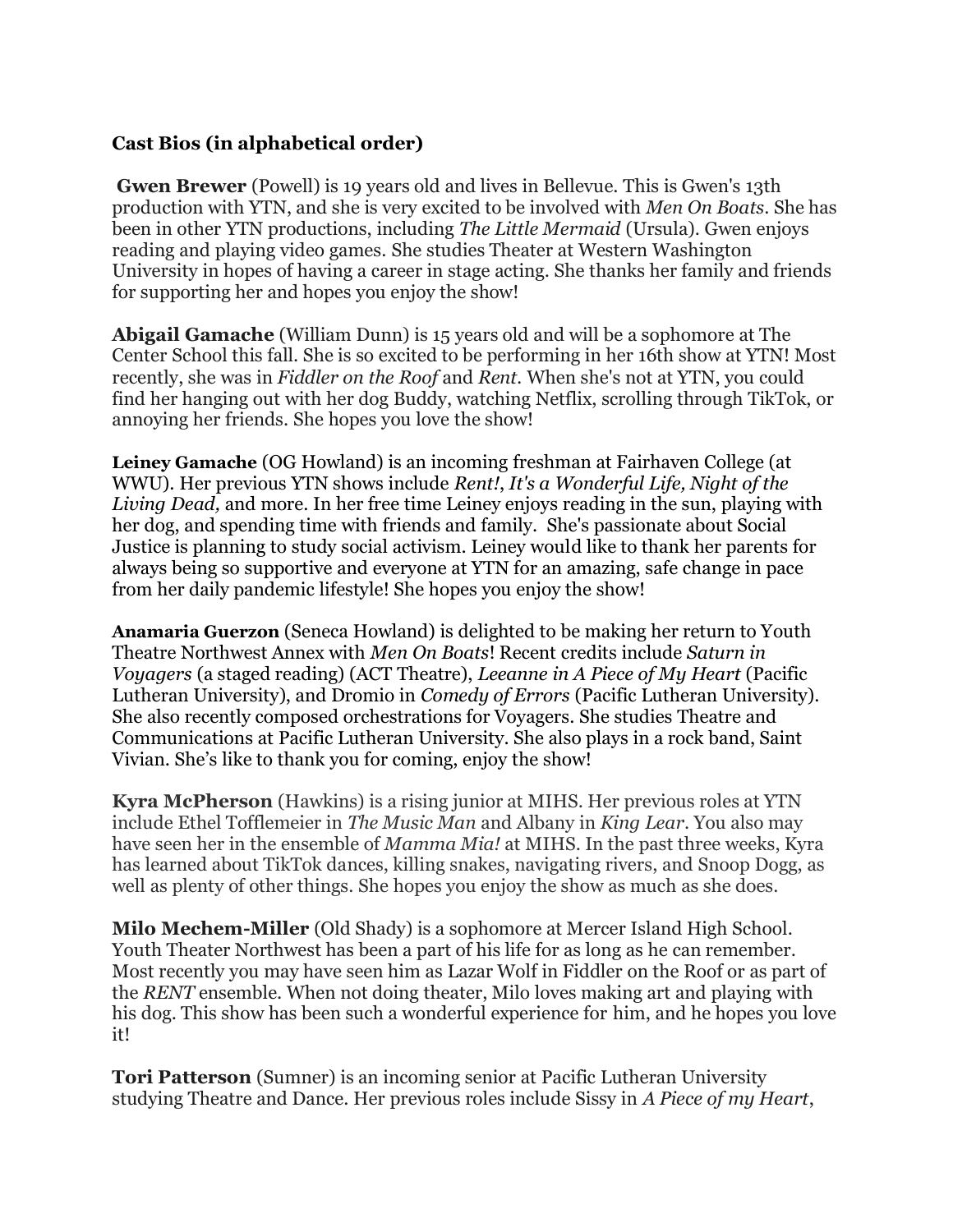Ape/Cleva/Dorothy in *Precious Little* and Mrs. Fezziwig/Martha in *A Christmas Carol* all at PLU. She would like to thank Erin Murray for making this show possible and for providing transportation, Sydney Thieme for being the best stage manager ever, and the cast and crew for all of the smiles, laughs, and dance breaks. She hopes you enjoy the show.

**Kate Petersen** (Goodman) is a junior at MIHS and is very glad *Men On Boats* was able to happen this year! She would like to thank the cast and crew for working so hard to put on a play in these crazy times and for making the process so fun. Enjoy the show!

**Marie Sailer** (Bradley) is a proud YTN alum of shows such as *Go, Dog. Go!* and *Cats*. In the fall she will be a junior nursing student at Gonzaga University. Despite the circumstances, she is excited to be a man on a boat this summer!

### **Production Team**

Director .... Erin Murray Choreographer .... Mimi Katano Set Designer .... Matthew Lazure Costume Designer .... Heather Culver Lighting Designer .... Lily Mcleod Prop Designer .... Cory Southwell Sound Designer .... Trey McGee Assistant Director/Dialect Coach .... Aurora Behlke Stage Manager .... Sydney Thieme Master Electrician .... Angelo Domitri Director of Photography/Editing .... Mimi Katano Production Manager .... Cory Southwell Set Construction .... Brian Jackson, Matthew Lazure, and Philip G. Smith

#### **Production Bios**

**Erin Murray** (Director) is thrilled to direct the inaugural production of YTN's Annex program with *Men On Boats*. Erin has been a teaching artist with YTN for four years where she has directed Show-To-Go musicals, taught summer camps, and created an annual text analysis class about contemporary American female and transgender playwrights for advanced high school students and YTN alumni - Kilroys and Coffee. Erin has directed projects all over the world including Anne Washburn's *The Internationalist* (Steppenwolf Theatre Company, Chicago), John Cameron Mitchell's *Hedwig and the Angry Inch* (Project Arts Centre, Dublin), and the Seattle premiere of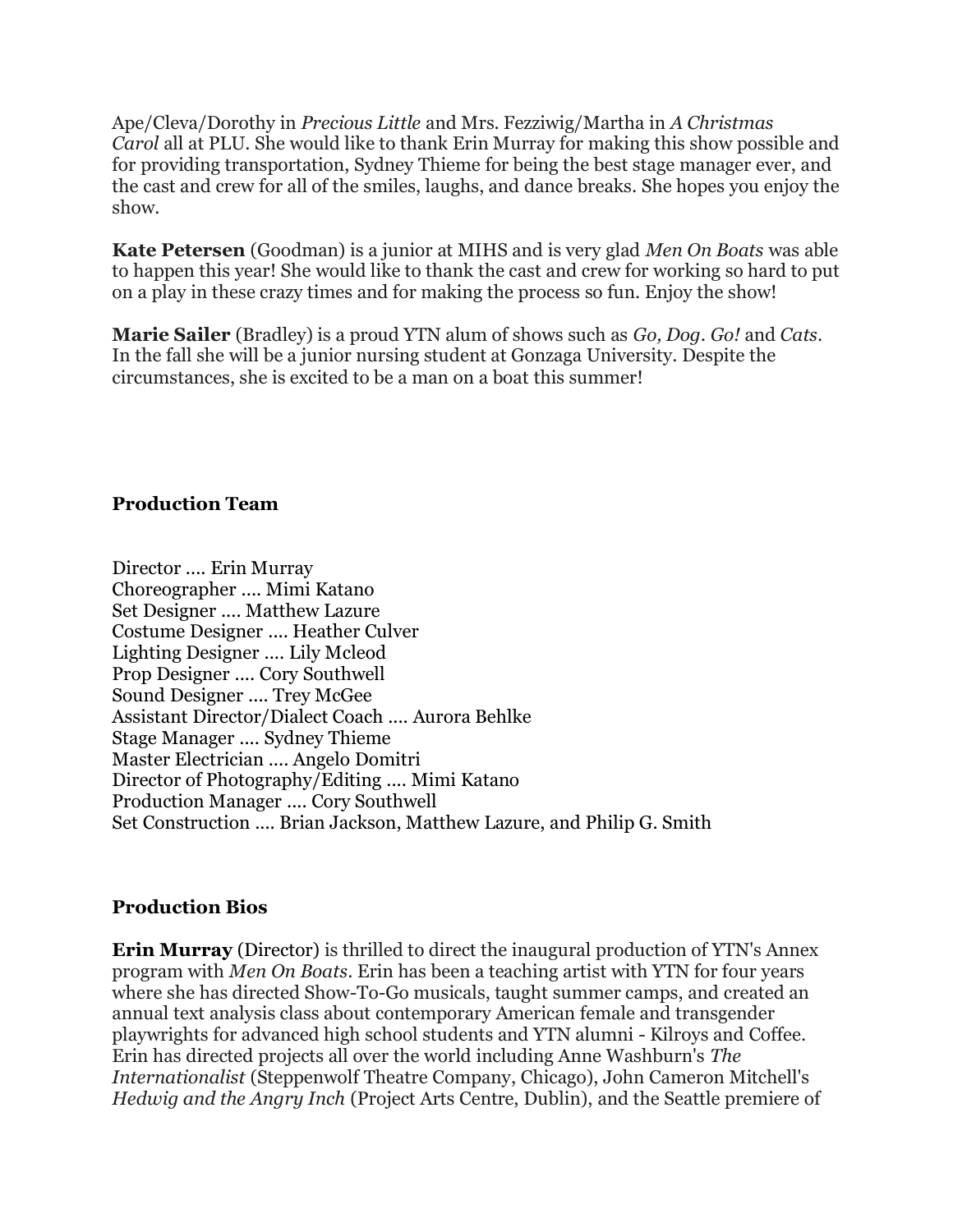Annie Baker's *John* (ArtsWest). Education: MFA Theatre Directing, Northwestern University; BA Drama and Theatre Studies, Trinity College Dublin. For more on Erin's accomplishments, go to [erinmurraydirects.com.](http://erinmurraydirects.com/)

**Mimi Katano** (Choreographer/Director of Photography/Editor) is the Executive Artistic Director of YTN, celebrating her 21st season. She is thrilled to have had this opportunity to collaborate with the amazing Erin Murray to create illusions of boats and the rapids of the Green and Colorado River. While wearing many hats on the show was at times stressful, making art during COVID 19 with this team of artists and the cast confirmed her belief in theatre. Many thanks to her husband and kiddo for their support especial during the week of editing. For more on Mimi's artistic career, go to [mimikatano.com.](http://mimikatano.com/)

**Matthew T. Lazure** (Set Designer) is a fine artist, scenic designer, carpenter, and scenic painter new to the PNW, originally from Boston, MA. Recent credits include charge scenic artist for ArtsWest's Saint Joan, lead carpenter for Bainbridge Performing Arts' Fun Home, and charge scenic artist for Thalia's Umbrella's Europe; none of which were able to open to live audiences. He's thrilled to be a part of this innovative collaborative project and looks forward to future partnerships with Youth Theatre Northwest. His work can be seen at [https://matthewlazure.wixsite.com/artist.](https://matthewlazure.wixsite.com/artist)

**Heather Shannon Culver** (Costume Designer) is delighted to be designing *Men On Boats* here at Youth Theatre Northwest, and to be working with Erin Murray for the first time. This is Heather's 16th season with YTN, where she has designed costumes for YTN's productions of *The Monkey King*, *The Lion King Jr.*, D*isney's Beauty and the Beast Jr., Willy Wonka Jr.*, *Treasure Island*, *Seussical Jr.*, *Robin Hood*, *The Neverending Story*, *Animal Farm*, *Romeo and Juliet*, *Urinetown*, *Disney's Sleeping Beauty*, and *Pippi Longstocking* among others. She is on staff at YTN as the Costume Shop Manager, is a Dickens Caroler, and has worked as a seamstress and/or a costume designer around town for The Seattle Shakespeare Company, Spectrum Dance Theatre, Taproot Theatre, and The Seagull Project among others. She sends love to Chili and Sophie.

**Lily McLeod** (Lighting Designer) is a local designer with a B.A. from Seattle University, a past FAIR Assistant at the Oregon Shakespeare Festival, and is currently the resident Assistant Lighting Designer at ACT and the Lighting Associate at Seattle Rep. Past Youth Theatre Northwest design credits include *Sideways Stories at Wayside School, Fantastic Mr. Fox,* and *Rikki Tikki Tavi.*

**Cory Southwell** (Prop Designer) is a theatre education graduate of Emerson College in Boston. Cory teaches, designs, stage manages, and directs at YTN; most recent credits include *Rent*, *Reluctant Dragon*, *Monkey King*, and *Ragtime*. In 2019, Cory joined the YTN staff as the Programs Assistant. Other recent credits include stage managing The Seattle Sings Choral Festival and designing props for MoPop.

**Aurora Behlke** (Assistant Director/Dialect Coach) is a young director and playwright, raised in Alaska and based in Seattle and St. Louis. She is excited to assistant direct her